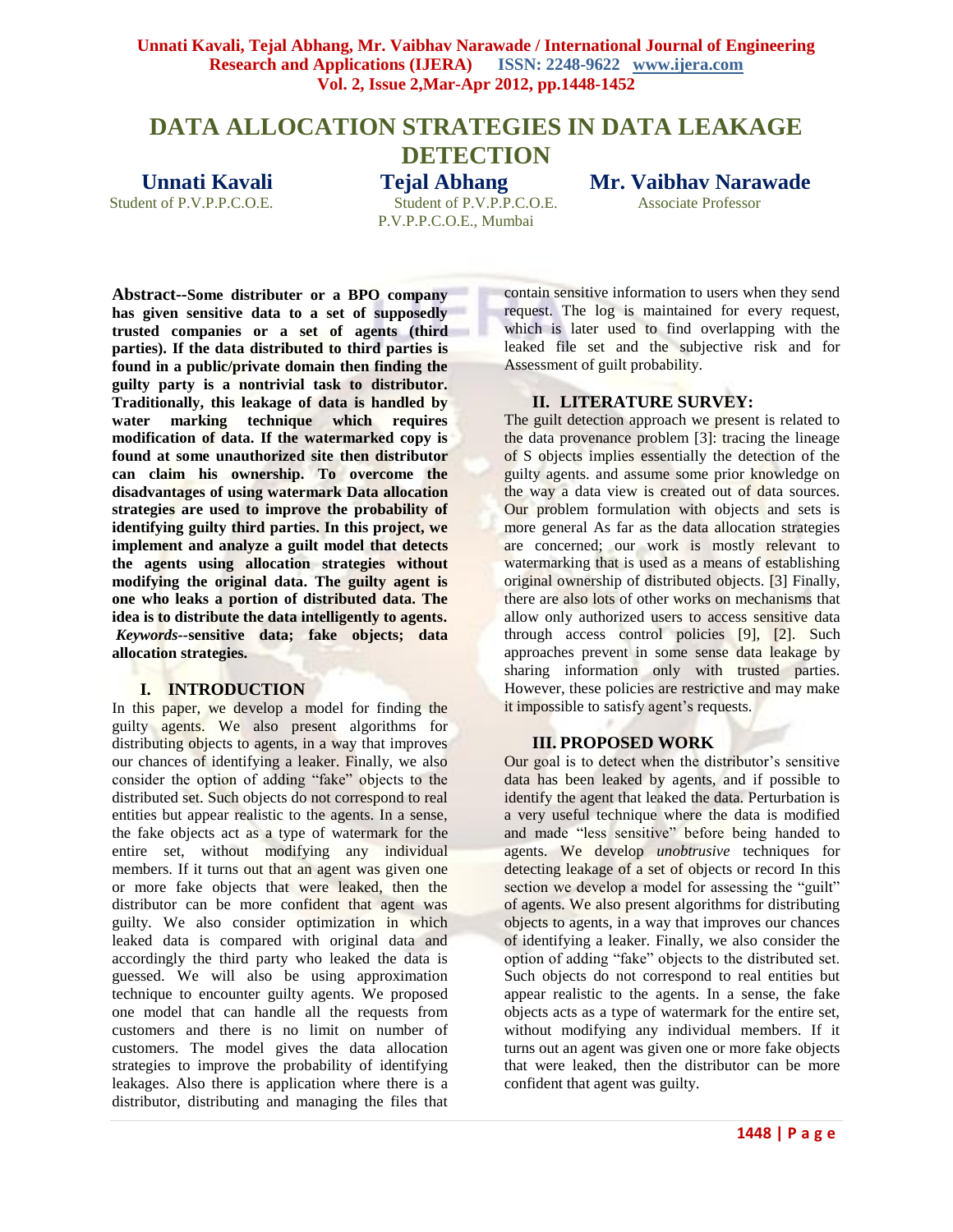

Fig 1: Filtering of data objects.

#### *A. Problem Definition*

The distributor owns the sensitive data set  $T = \{t\}$ . t2… tn}. The agent Ai request the data objects from distributor. The objects in T could be of any type and size, e.g. they could be tuples in a relation, or relations in a database. The distributor gives the subset of data to each agent. After giving objects to agents, the distributor discovers that a set L of T has leaked. This means some third party has been caught in possession of L. The agent Ai receives a subset Ri of objects T determined either by implicit request or an explicit request.

- Implicit Request  $\text{R}i = \text{Implicit}(\text{T}, \text{mi}): \text{Any}$ subset of mi records from T can be given to agent Ai
- Explicit Request  $\text{Ri} = \text{Explicit}$  (T, Condi) : Agent Ai receives all T objects that satisfy Condition.

#### *B. Data Allocation Problem*

#### **1.Fake Objects:**

The distributor may be able to add fake objects to the distributed data in order to improve his effectiveness in detecting guilty agents. However, fake objects may impact the correctness of what agents do, so they may not always be allowable. Our use of fake objects is inspired by the use of "trace" records in mailing lists. In this case, company A sells to company B a mailing list to be used once (e.g., to send advertisements). Company A adds trace records that contain addresses owned by company A. Thus, each time company B uses the purchased mailing list, A

receives copies of the mailing. These records are a type of fake objects that help identify improper use of data. The distributor creates and adds fake objects to the data that he distributes to agents. Depending upon the addition of fake tuples into the agent's request, data allocation problem is divided into four cases as:

i. Explicit request with fake tuples (EF)

- ii. Explicit request without fake tuples  $(E-F)$
- iii. Implicit request with fake tuples (IF
- iv. Implicit request without fake tuples (I~F).



Fig 2: Leakage Problem Instances

## **2. Optimization Problem:**

The distributor's data allocation to agents has one constraint and one objective. The distributor's constraint is to satisfy agents' requests, by providing them with the number of objects they request or with all available objects that satisfy their conditions. His objective is to be able to detect an agent who leaks any portion of his data.

The objective is to maximize the chances of detecting a guilty agent that leaks all his data objects. The Pr  $\{ Gj/S = Ri \}$  or simply Pr  $\{ Gj/Ri \}$  is the probability that agent is guilty if the distributor discovers a leaked table *S* that contains all objects. The difference functions  $\Delta$  (*i, j*) is defined as:  $\Delta(i, j) = Pr \{Gj/Ri\} - Pr \{Gj/Ri\}$  …….

Let the distributor have data request from n agents. The distributor wants to give tables R1 ,R2……..Rn to agents A1 ,A2…………. An respectively, so that

- Distribution satisfies agent's request; and
- Maximizes the guilt probability differences  $\Delta$  (i, j) for all i, j= 1, 2, ……n and i≠j.

maximize<sub>(overR1….,Rn)</sub>  $(..., \Delta(i,j),...)$  i≠j……..(A)

minimize<sub>(over R1,…,Rn)</sub> (.., | Ri∩Rj | ÷ | Ri | ,...) i≠j …….(B)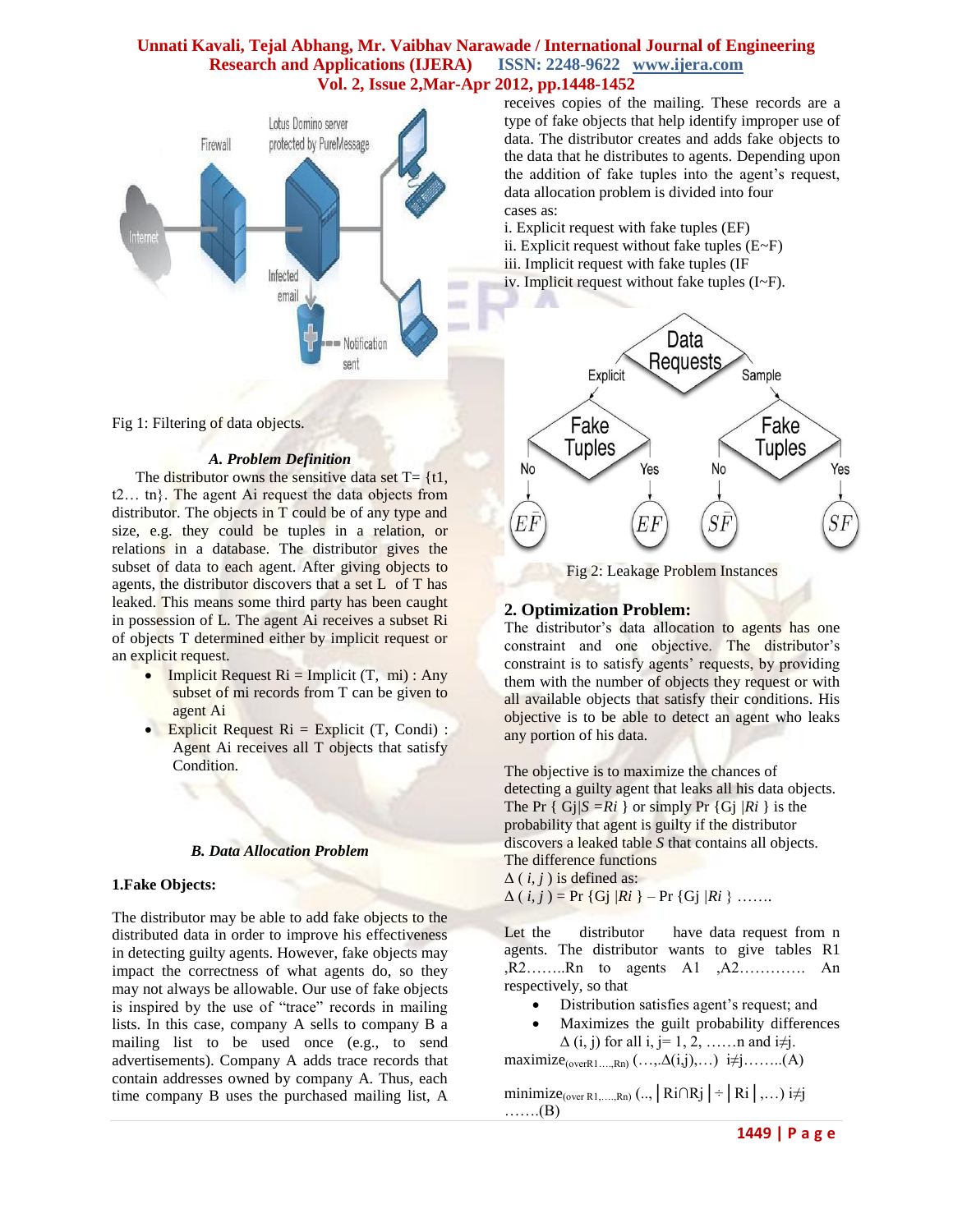## **3. Objective Approximation:**

We can approximate the objective of Equation (A) with Equation 8 that does not depend on agents' guilt probabilities and therefore on p. In case of sample request, all requests are of fixed size. Therefore, maximizing the chance of detecting a guilty agent that leaks all his data by minimizing  $|Ri \cap Rj|$  ÷  $|Ri|$ is equivalent to minimizing . The minimum value of |Ri*∩Rj* | maximizes ∏|Ri*∩Rj* | and Δ ( *i, j* ), since  $\Pi$ |Ri| is fixed. If agents have explicit data requests, then overlaps |Ri*∩Rj* | are defined by their own requests and |Ri*∩Rj* | are fixed. Therefore, minimizing  $|R_i|$  is equivalent to maximizing  $|R_i|$ (with the addition of fake objects). The maximum value of  $|R_i|$  mimimizes  $\Pi(R_i)$  and maximizes  $Δ(i, j)$ , since  $\Pi(Ri \cap Rj)$  is fixed.

#### *C. Guilt Assessment*

Let L denote the leaked data set that may be leaked intentionally or guessed by the target user. Since agent having some of the leaked data of L, may be susceptible for leaking the data. But he may argue that he is innocent and that the L data were obtained by target through some other means. Our goal is to assess the likelihood that the leaked data came from the agents as opposed to other resources. E.g. if one of the object of L was given to only agent A1, we may suspect A1 more. So probability that agent A1 is guilty for leaking data set L is denoted as  $Pr \{G_i | L\}$ .

#### *D. .Guilt Probability Computation* **(agent guilt** model)

For the sake of simplicity our model relies on two assumptions:

*Assumption 1:* For all t1, t2... tn  $E$  L and t1 $\neq$  t2, the provenance of the independent of  $t2$ 

*Assumption 2:* Tuple tЄL can only be obtained by third user in one of the two ways:

1. Single user A1 leaked t or

 2. Third user guessed t with the help of other resources.

 Now to compute the guilt probability that he leaks a single object t to L, we define a set of users. To find the probability that an agent Ai is guilty for the given set L, consider the target guessed t1 with probability p and that agent leaks t1 to L with probability 1-p. First compute the probability that he leaks a single object to L. To compute this, define the set of agents  $Ut = \{ Ai \mid tC \}$  that have t in their data sets. Then using Assumption 2 and known probability p,we have,

Pr{Some agent leaked t to L=1-p----------------(1)

Assuming that all agents that belongs to Ut can leak t to L with equal probability and using Assumption 2 we get,

Pr(Ai leaked t to L)={ $(1-p)$ ÷U<sub>1</sub>) if Ai € U1 ---- (2) Given that user Ai is guilty if he leaks at least one value to L, with assumption 1 and equation 2, we can compute the probability that user Pr  $\{Gi | L\}$  Ai is guilty

Pr {Gi| L=1-  $\prod_{t \in L \cap Ri} (1-(1-p)\div U_1)$ } that user Ai is guilty :-----(3)

#### *E. Data Allocation Strategies*

In this section we describe allocation strategies that solve exactly or approximately the scalar versions of approximation equation. We resort to approximate solutions in cases where it is inefficient to solve accurately the optimization problem.

## 1. **Explicit Data Requests**

In case of explicit data request with fake not allowed, the distributor is not allowed to add fake objects to the distributed data. So Data allocation is fully defined by the agent's data request. In case of explicit data request with fake allowed, the distributor cannot remove or alter the requests R from the agent. However distributor can add the fake object. In algorithm for data allocation for explicit request, the input to this is a set of request ,……, from n agents and different conditions for requests. The e-optimal algorithm finds the agents that are eligible to receiving fake objects. Then create one fake object in iteration and allocate it to the agent selected. The eoptimal algorithm minimizes every term of the objective summation by adding maximum number of fake objects to every set yielding optimal solution.

- Step 1: Calculate total fake records as sum of fake Records allowed.
- Step 2: While total fake objects  $> 0$
- Step 3: Select agent that will yield the greatest improvement in the sum objective i.e. i =argmax((1/ $\vert$ Ri $\vert$ )-(1/( $\vert$ Ri+1 $\vert$ )))∑Ri∩Rj
- Step 4: Create fake record
- Step 5: Add this fake record to the agent and also to fake record set.
- Step 6: Decrement fake record from total fake record set.

 Algorithm makes a greedy choice by selecting the agent that will yield the greatest improvement in the sum-objective.

#### **2 Sample Data Requests**

With sample data requests, each agent Ui may receive any T subset out of different object allocations. In every allocation, the distributor can permute T objects and keep the same chances of guilty agent detection. The reason is that the guilt probability depends only on which agents have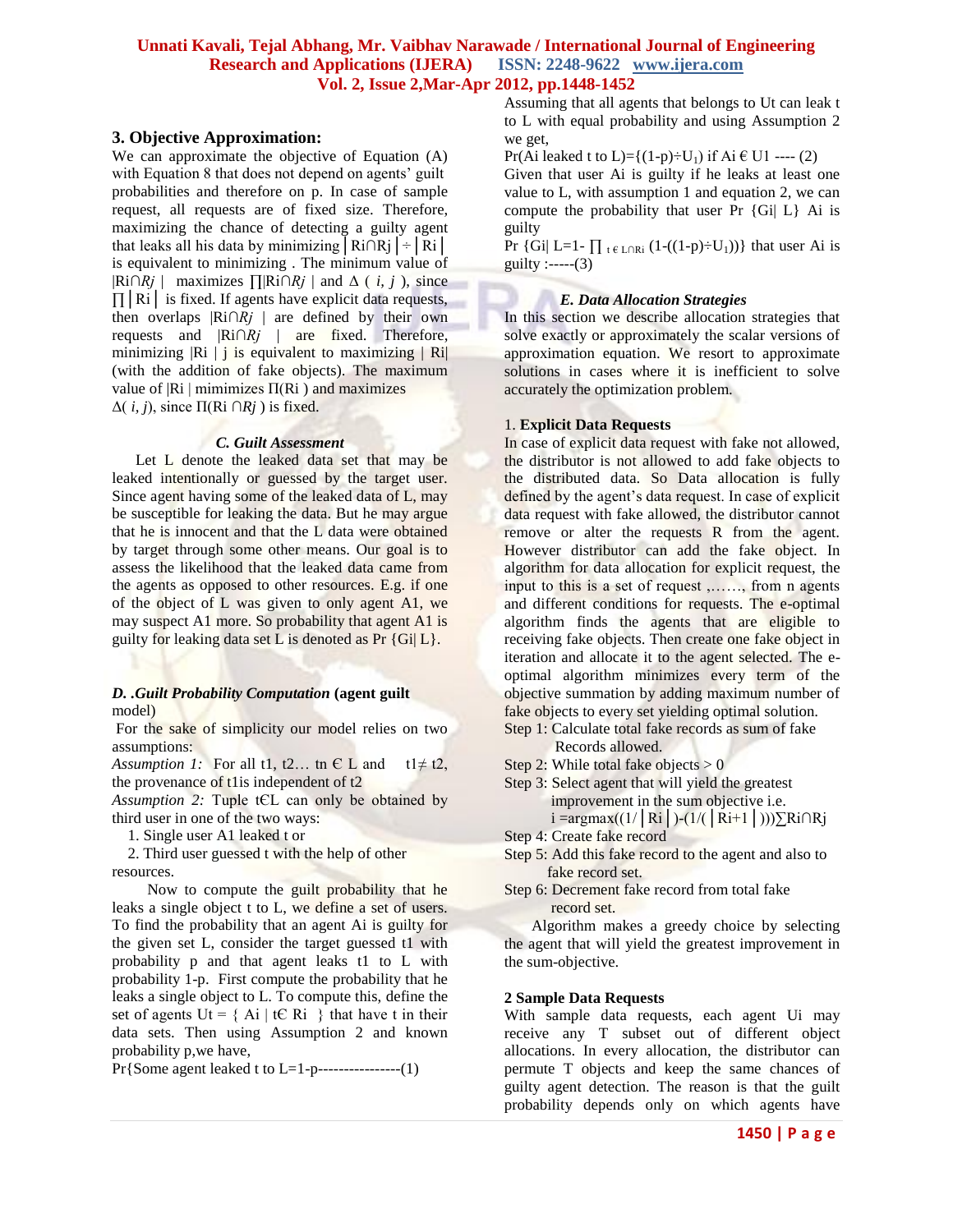received the leaked objects and not on the identity of the leaked objects.

The distributor gives the data to agents such that he can easily detect the guilty agent in case of leakage of data. To improve the chances of detecting guilty agent, he injects fake objects into the distributed dataset. These fake objects are created in such a manner that, agent cannot distinguish it from original objects. One can maintain the separate dataset of fake objects or can create it on demand. In this paper we have used the dataset of fake tuples.

 For example, distributor sends the tuples to agents A1 and A2 as R1=  $\{t1, t2\}$  and R2=  $\{t1\}$ . If the leaked dataset is  $L = \{t1\}$ , then agent A2 appears more guilty than A1. So to minimize the overlap, we insert the fake objects in to one of the agent's dataset.

 Practically server (Distributor) has given sensitive data to agent. In that distributor can send data with fake information. And that fake information does not affect to Original Data. Fake formation cannot identify by client. it also finds the data leakage from which agent (client)

## **IV. METHODOLOGY**

 In this paper, we presented the algorithm and the corresponding results for the explicit data allocation with the addition of fake tuples. We are still working on minimizing the overlap in case of implicit request. Whenever any user request for the tuple, it follows the following steps:

1. The request is sent by the user to the distributor.

2. The request may be implicit or explicit.

3. If it is implicit a subset of the data is given.

4. If request is explicit, it is checked with the log, if any previous request is same.

5. If request is same then system gives the data objects that are not given to previous agent.

6. The fake objects are added to agent's request set.

7. Leaked data set L, obtained by distributor is given as an input.

8. Calculate the guilt probability Gi of user using II. In the case where we get similar guilt probabilities of the agents, we consider the trust value of agent. These trust values are calculated from the historical behavior of agents. The calculation of trust value is not given here, we just assumed it. The agent having low trust value is considered as guilty agent. The algorithm for allocation of dataset on agent's explicit request is given below.

## **a. Algorithm1:**

Allocation of Data Explicitly:

Input:  $-i$ . T= {t1, t2, t3, .tn}-Distributor's Dataset ii. R- Request of the agent

iii. Cond- Condition given by the agent

### iv. m= number of tuples given to an agent m<n, selected randomly

Output: - D- Data sent to agent

- 1. D= $\Phi$ , T'= $\Phi$
- 2. For  $i=1$  to n do
	- 3. If(t .fields==cond) then
	- 4. T'=T'U{ t i}
	- 5. For  $i=0$  to  $i<$ m do
	- 6. D=DU{  $ti$ }
	- 7.  $T'=T'-\{t\}$
	- 8. If T'=Φ then
	- 9. Goto step 2
- 10. Allocate dataset D to particular agent

 11. Repeat the steps for every agent To improve the chances of finding guilty agent we can also add the fake tuples to their data sets. Here we maintained the table for duplicate tuples and add randomly these tuples to the Agent's dataset.

## **b. Algorithm2:**

Addition of fake tuples:

Input: i. D- Dataset of agent

- ii. F- Set of fake tuples
- iii. Cond- Condition given by agent
- iv. b- number of fake objects to be sent

Output:- D- Dataset with fake tuples

- 1. While b>0 do
	- 2. f= select Fake Object at random from set F
	- 3. D=  $DU$  {f}
	- 4.  $F = F \{f\}$
	- 5. b=b-1
- 6. if F=Ф then reinitialize the fake data set.

Similarly, we can distribute the dataset for implicit request of agent. For implicit request the subset of distributor's dataset is selected randomly. Thus with the implicit data request we get different subsets. Hence there are different data allocations. An object allocation that satisfies requests and ignores the distributor's objective to give each agent unique subset of T of size m. The s-max algorithm allocates to an agent the data record that yields the minimum increase of the maximum relative overlap among any pair of agents.

The s-max algorithm is as follows:

1. Initialize Min\_Overlap, the minimum out of the minimum relative overlaps that the allocations of different

objects to Ai

2. for k do Initialize max\_rel\_ov $\leftarrow$ 0, the maximum relative overlap between Ri the allocation of tk to Ai 3. for all  $j=1, \ldots, n$ :  $j=I$  and tk  $\in$ R $j$  do calculate absolute

overlap as abs\_ov←

calculate relative overlap as

rel\_ov←abs\_ov/min(mi, mj)

4. Find maximum relative overlap as